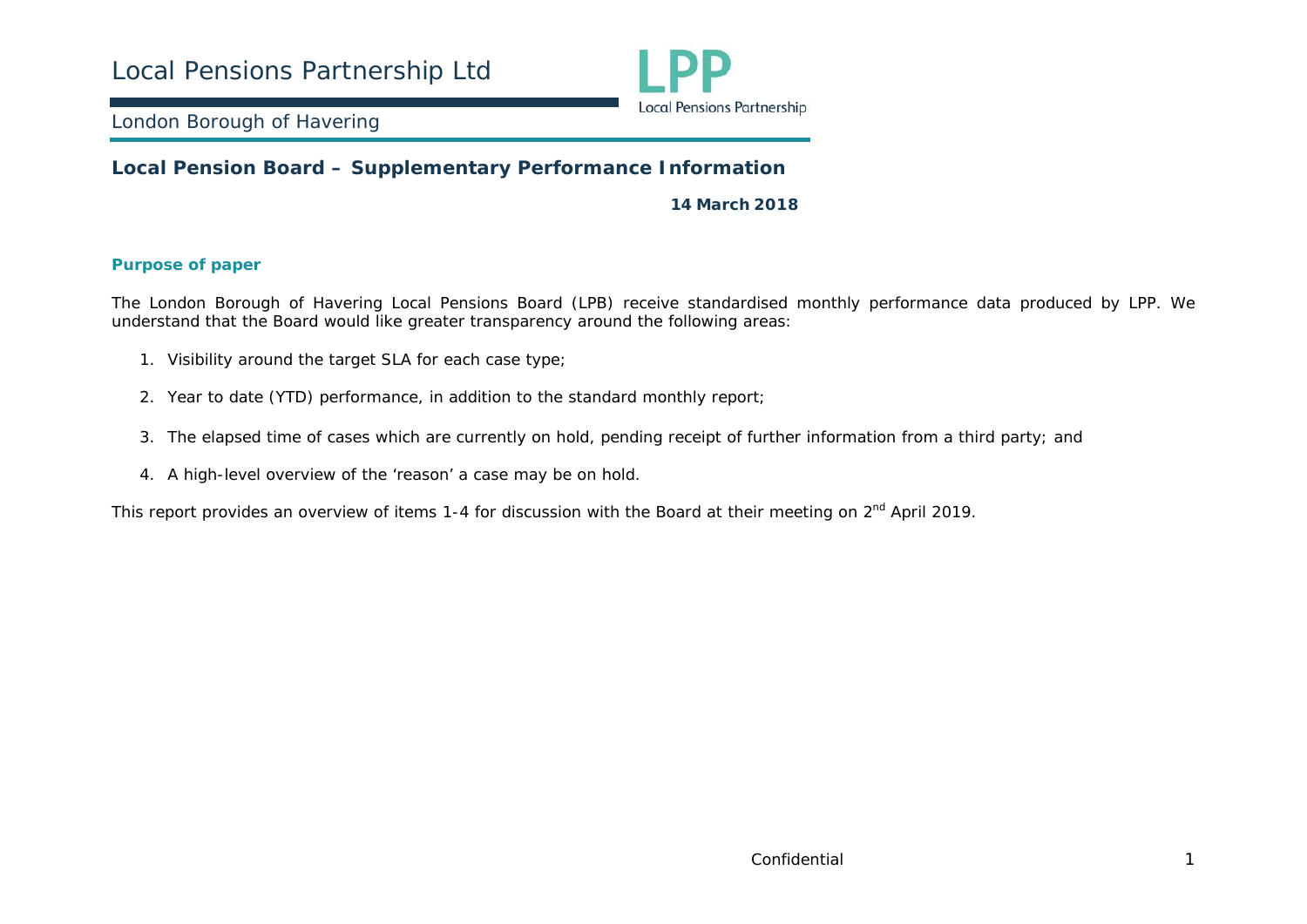

#### **SLA targets and YTD performance (items 1 & 2)**

The table below gives a high-level overview of YTD performance for the period 1<sup>st</sup> April 2018 to 28<sup>th</sup> February 2019. Please note: these figures will include the processing of inherited backlog cases which have been cleared throughout the year.

| $\vert$ 1               | <b>Admissions - SLA 3 days</b>       | <b>Received</b> | <b>Completed</b> | <b>Completed On Time</b> | % On time |
|-------------------------|--------------------------------------|-----------------|------------------|--------------------------|-----------|
| 01                      | Admissions                           | 1113            | 1107             | 1032                     | 93.22     |
| 01b                     | Admissions (Automatic Enrolment)     | 0               | 0                | 0                        | 100.00    |
| 010                     | Opt in                               | 0               | $\mathbf{1}$     | $\mathbf{1}$             | 100.00    |
| 01R                     | Admissions (Monthly return)          | $\mathbf{1}$    | $\mathbf{1}$     | 1                        | 100.00    |
| 01w                     | Admissions (online Joiners)          | 598             | 568              | 567                      | 99.82     |
|                         | <b>Total</b>                         | 1712            | 1677             | 1601                     | 95.47     |
| $\overline{2}$          | <b>Transfers in - SLA 4 days</b>     | <b>Received</b> | <b>Completed</b> | <b>Completed On Time</b> | % On time |
| 02A                     | IFA IN (Actual)                      | 16              | 18               | 9                        | 50.00     |
| 02E                     | IFA in (estimate)                    | 132             | 111              | 78                       | 70.27     |
| 03A                     | Other TV in (actual)                 | 8               | 9                | $\overline{7}$           | 77.77     |
| 03E                     | Other TV in (estimate)               | 99              | 83               | 68                       | 81.92     |
|                         | <b>Total</b>                         | 255             | 221              | 162                      | 73.30     |
| $\overline{\mathbf{3}}$ | <b>Transfers out - SLA 5 days</b>    | <b>Received</b> | <b>Completed</b> | <b>Completed On Time</b> | % On time |
| 09A                     | IFA Out (Actual)                     | 29              | 31               | 25                       | 80.64     |
| 09E                     | IFA Out (estimate)                   | 87              | 88               | 67                       | 76.13     |
| 10A                     | Other TV out (actual)                | 11              | 9                | 8                        | 88.88     |
| <b>10E</b>              | Other TV out (estimate)              | 75              | 75               | 62                       | 82.66     |
|                         | <b>Total</b>                         | 202             | 203              | 162                      | 79.80     |
| $\overline{\mathbf{4}}$ | <b>Estimates member - SLA 5 days</b> | <b>Received</b> | <b>Completed</b> | <b>Completed On Time</b> | % On time |
| 08                      | Estimates - individual               | 363             | 363              | 280                      | 77.13     |
|                         | <b>Total</b>                         | 363             | 363              | 280                      | 77.13     |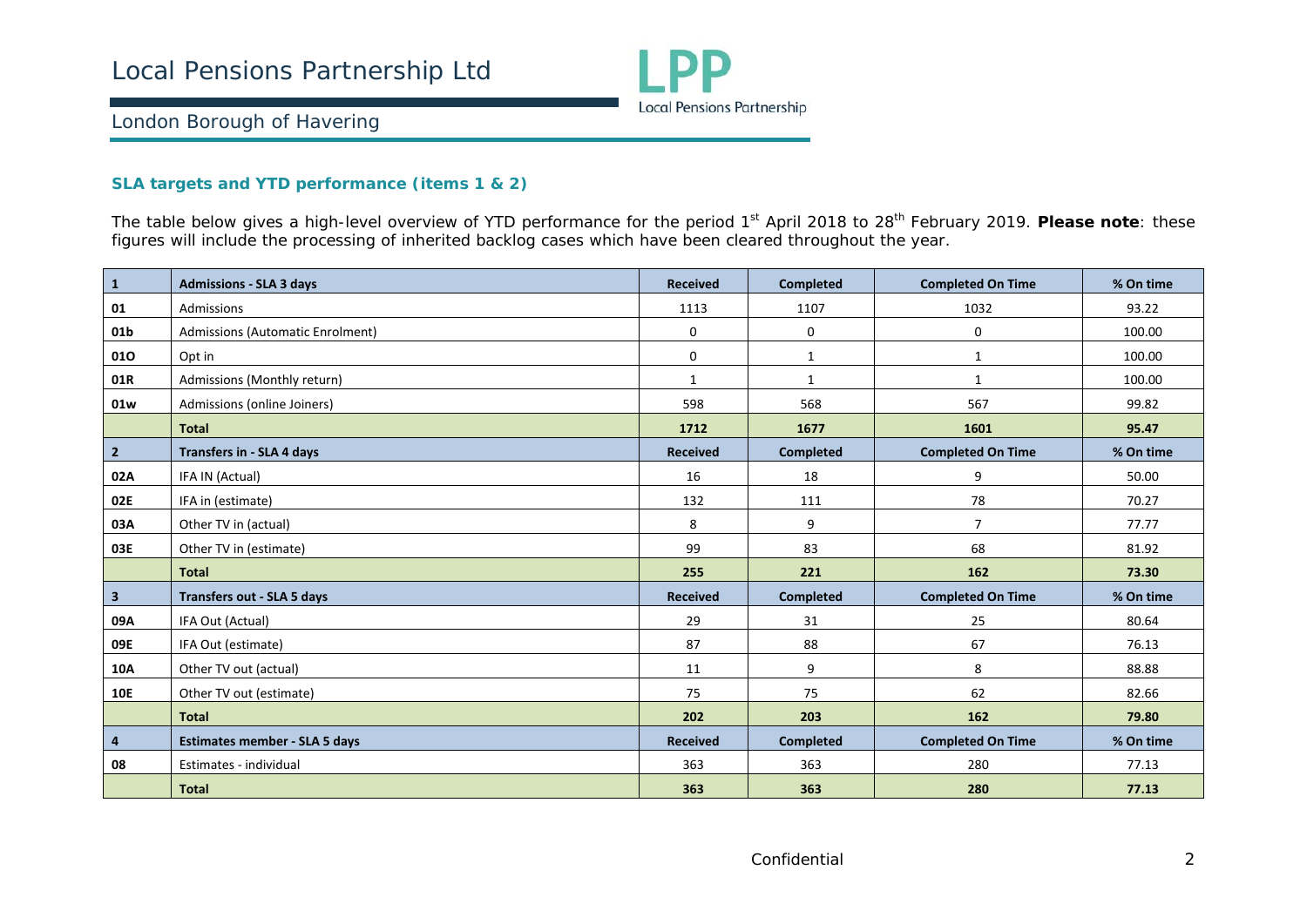

| 5              | Estimates employer - SLA 5 days     | <b>Received</b> | <b>Completed</b> | <b>Completed On Time</b> | % On time |
|----------------|-------------------------------------|-----------------|------------------|--------------------------|-----------|
| 22             | <b>Employer Estimate</b>            | 131             | 133              | 120                      | 90.22     |
| <b>22w</b>     | <b>Estimates (Online Forms)</b>     | 0               | 0                | $\mathbf 0$              | 100.00    |
|                | <b>Total</b>                        | 131             | 133              | 120                      | 90.23     |
| 6              | <b>Retirements - SLA 5 days</b>     | <b>Received</b> | <b>Completed</b> | <b>Completed On Time</b> | % On time |
| 12             | DBs into payment                    | 232             | 189              | 166                      | 87.83     |
| 14             | Retirement                          | 172             | 217              | 163                      | 75.11     |
| 14q            | Third tier ill health review        | 0               | 0                | $\mathbf 0$              | 100.00    |
| <b>14w</b>     | Retirements (immediate online)      | 75              | 47               | 47                       | 100.00    |
|                | <b>Total</b>                        | 479             | 453              | 376                      | 83.00     |
| $\overline{7}$ | Deferred benefits - SLA 4 days      | <b>Received</b> | <b>Completed</b> | <b>Completed On Time</b> | % On time |
| 11             | <b>Deferred Benefits</b>            | 721             | 662              | 540                      | 81.57     |
| 11w            | Deferred Benefits (online Leaver)   | 225             | 170              | 170                      | 100.00    |
|                | <b>Total</b>                        | 946             | 832              | 710                      | 85.34     |
| 8              | Refunds - SLA 4 days                | <b>Received</b> | <b>Completed</b> | <b>Completed On Time</b> | % On time |
| 16             | Refund                              | 387             | 417              | 323                      | 77.45     |
| <b>16w</b>     | Refunds (Online Forms)              | 212             | 181              | 181                      | 100.00    |
|                | <b>Total</b>                        | 599             | 598              | 504                      | 84.28     |
| 9              | Deaths - SLA 3 days                 | <b>Received</b> | <b>Completed</b> | <b>Completed On Time</b> | % On time |
| 13             | Death in service                    | 9               | 6                | 5                        | 83.33     |
| 13w            | Death in service (Online Forms)     | $\mathbf{1}$    | $\mathbf 0$      | $\mathbf 0$              | 100.00    |
| 20             | Death on Pension                    | 188             | 157              | 126                      | 80.25     |
| <b>20d</b>     | Death on Deferred                   | 3               | 1                | $\mathbf{1}$             | 100.00    |
|                | <b>Total</b>                        | 201             | 164              | 132                      | 80.49     |
| 10             | Correspondence - SLA 5 days         | <b>Received</b> | <b>Completed</b> | <b>Completed On Time</b> | % On time |
| 24             | Correspondence (customer) - level 3 | 246             | 305              | 198                      | 64.91     |
| 24A            | Change of address                   | 457             | 465              | 441                      | 94.83     |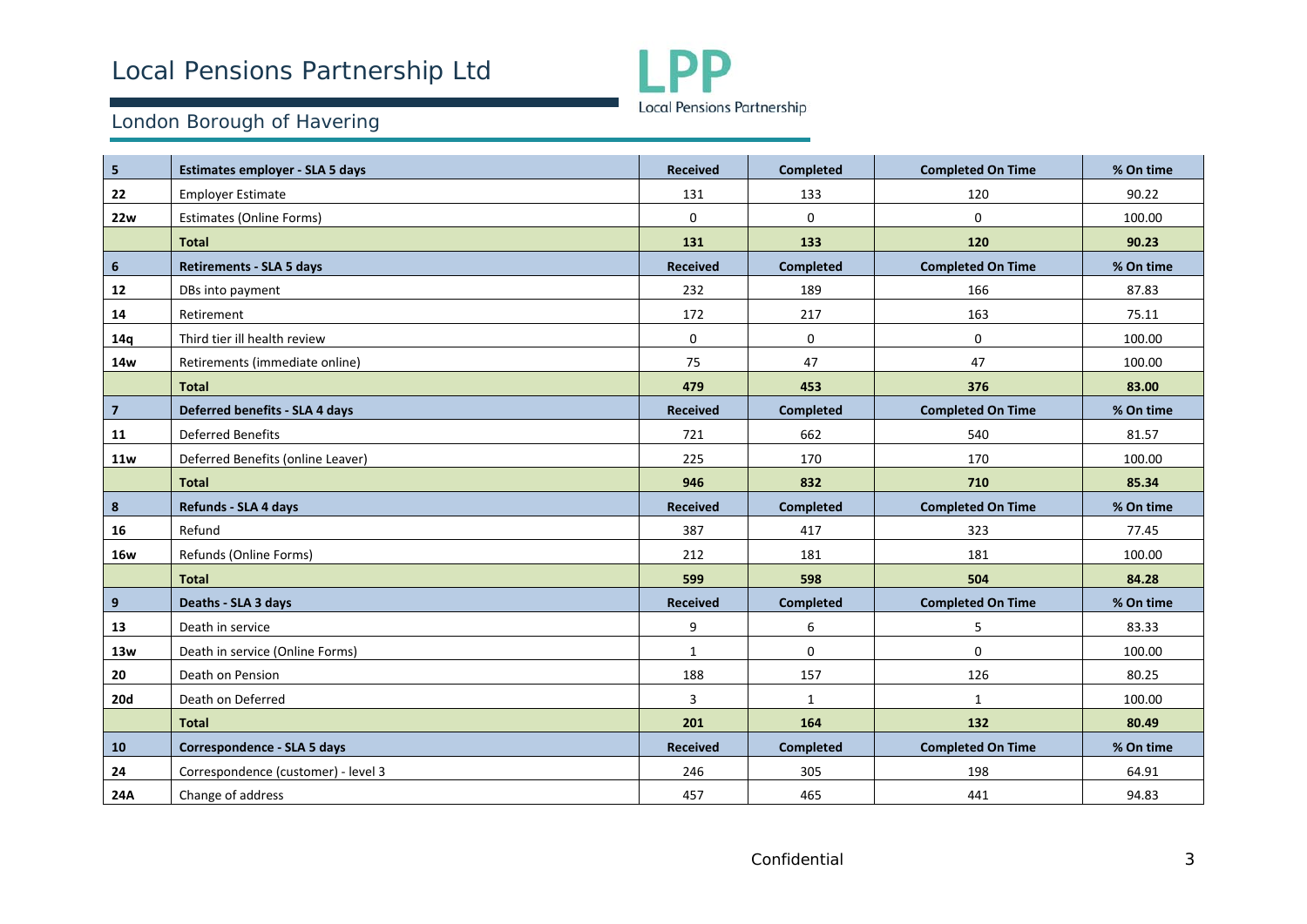

|     | <b>Total</b>                                     | 703             | 770              | 639                      | 82.99     |
|-----|--------------------------------------------------|-----------------|------------------|--------------------------|-----------|
| 11  | <b>Additional Contributions - SLA 5 days</b>     | <b>Received</b> | <b>Completed</b> | <b>Completed On Time</b> | % On time |
| 04  | <b>Additional Contributions</b>                  |                 | 9                | 6                        | 66.66     |
| 04a | Additional Pension Contributions (APCS) actual   |                 | 4                |                          | 75.00     |
| 04e | Additional Pension Contributions (APCS) estimate |                 |                  |                          | 100.00    |
|     | <b>Total</b>                                     | 14              | 15               | <b>11</b>                | 73.33     |
| 12  | Divorce - SLA 5 days                             | <b>Received</b> | <b>Completed</b> | <b>Completed On Time</b> | % On time |
| 34A | Divorce Actual                                   |                 |                  | 0                        | 0.00      |
| 34E | Divorce Estimate                                 | 27              | 30               | 24                       | 80.00     |
|     | <b>Total</b>                                     | 29              | 31               | 24                       | 77.42     |
|     | <b>Overall total of top 10 categories</b>        | 5634            | 5460             | 4721                     | 86.47     |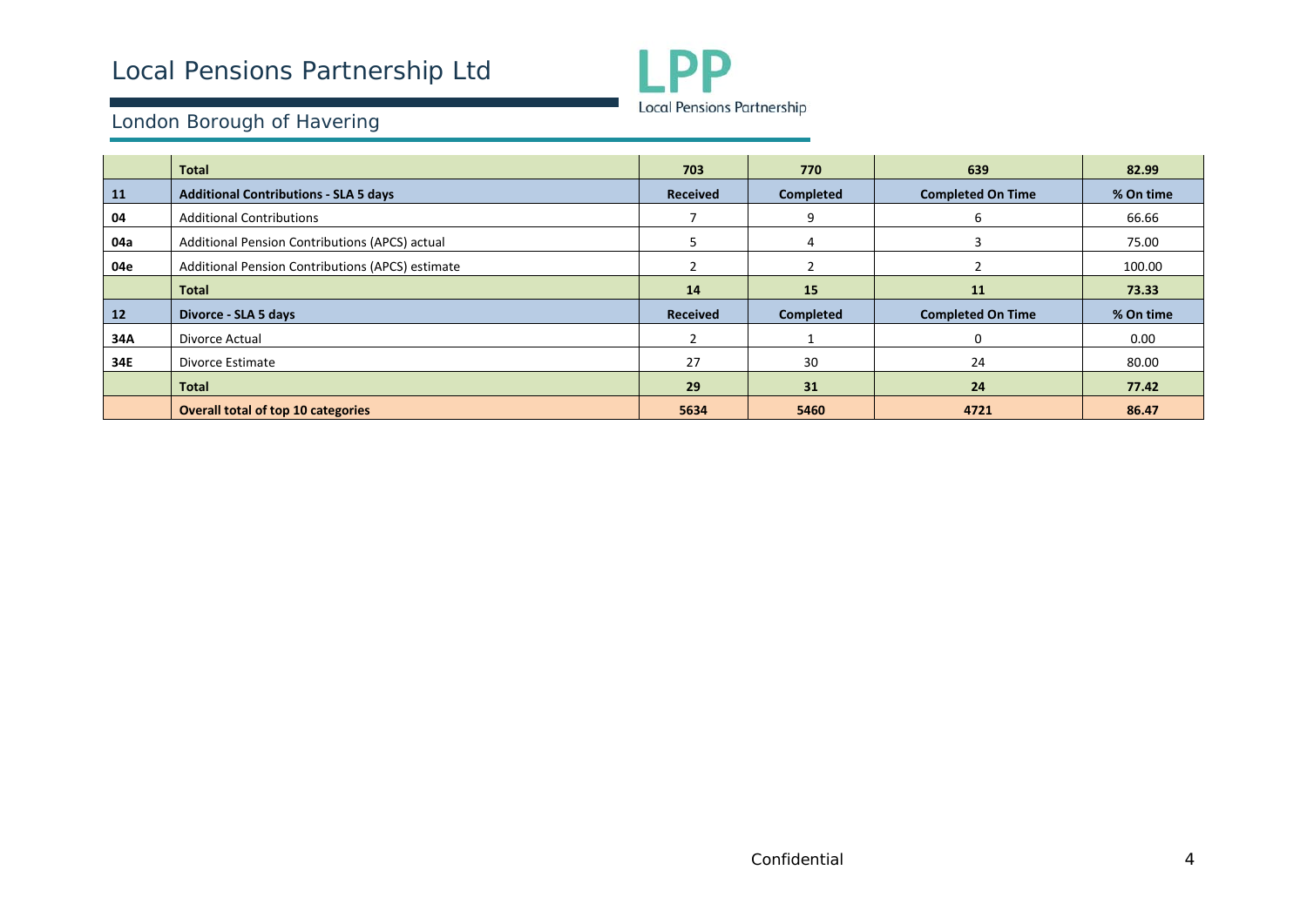

#### **Elapsed time of current cases on hold (item 3)**

The table below gives an overview of the number of cases currently on hold and the elapsed time of each as at 14<sup>th</sup> March 2019. Please note that a case on hold is one which has had action taken by LPP, but that is now awaiting further information from a 3<sup>rd</sup> party to finalise processing. In section 4, we look at the breakdown of 'reasons' why a case is currently be on hold.

LPP will proactively review the oldest cases identified in the table below and provide a high-level status update at the next board meeting following 2<sup>nd</sup> April 2019.

| Cases on hold - Elapsed time overview |                |                |                |                |                |                |                    |  |  |  |
|---------------------------------------|----------------|----------------|----------------|----------------|----------------|----------------|--------------------|--|--|--|
| Case Type                             | <1 month       | 2-3 months     | 4-6 months     | 7-9 months     | 10-11 months   | >1 year        | <b>Grand Total</b> |  |  |  |
| Child pension review                  |                |                | 1              |                |                |                | 1                  |  |  |  |
| Complaints                            | $\mathbf{1}$   |                |                |                |                |                | 1                  |  |  |  |
| Pension trace                         |                |                |                |                |                |                | 1                  |  |  |  |
| Scheme movement                       | -1             |                |                |                |                |                | 1                  |  |  |  |
| Transfer in actual                    |                |                |                |                |                |                | 1                  |  |  |  |
| Transfer out actual                   | $\mathbf 1$    |                |                |                |                |                | 1                  |  |  |  |
| AVC's                                 | -1             |                | $\mathbf{1}$   |                |                |                | $\overline{2}$     |  |  |  |
| Concurrent employment                 |                | 1              | 1              |                |                |                | $\overline{2}$     |  |  |  |
| GMP                                   |                | $\mathbf{1}$   | $\mathbf{1}$   |                |                |                | $\overline{2}$     |  |  |  |
| Death in service                      |                |                | 3              |                | $\mathbf{1}$   |                | Δ                  |  |  |  |
| Benefit revision                      |                |                | $\mathbf{1}$   |                | $\mathbf 1$    | 3              | 5.                 |  |  |  |
| Transfer out estimate                 |                | $\mathbf{1}$   | $\mathbf{1}$   | $\overline{2}$ | 1              |                | 5                  |  |  |  |
| Change of address                     | $\mathbf{1}$   | $\overline{2}$ | $\overline{2}$ | $\overline{2}$ |                |                | $\overline{7}$     |  |  |  |
| IFA in actual                         | $\overline{2}$ | 1              | 1              |                | $\mathbf{1}$   | 3              | 8                  |  |  |  |
| Change of hrs                         | 5              | $\mathbf{1}$   | $\overline{2}$ |                | $\mathbf{1}$   |                | 9                  |  |  |  |
| IFA out estimate                      | 3              |                | 3              | $\mathbf{1}$   | $\overline{2}$ | $\overline{2}$ | 11                 |  |  |  |
| Member estimate                       | $\overline{2}$ |                | 4              | $\overline{2}$ | $\overline{2}$ | 3              | 13                 |  |  |  |
| Opt out                               | 4              | 9              | 3              |                |                |                | 16                 |  |  |  |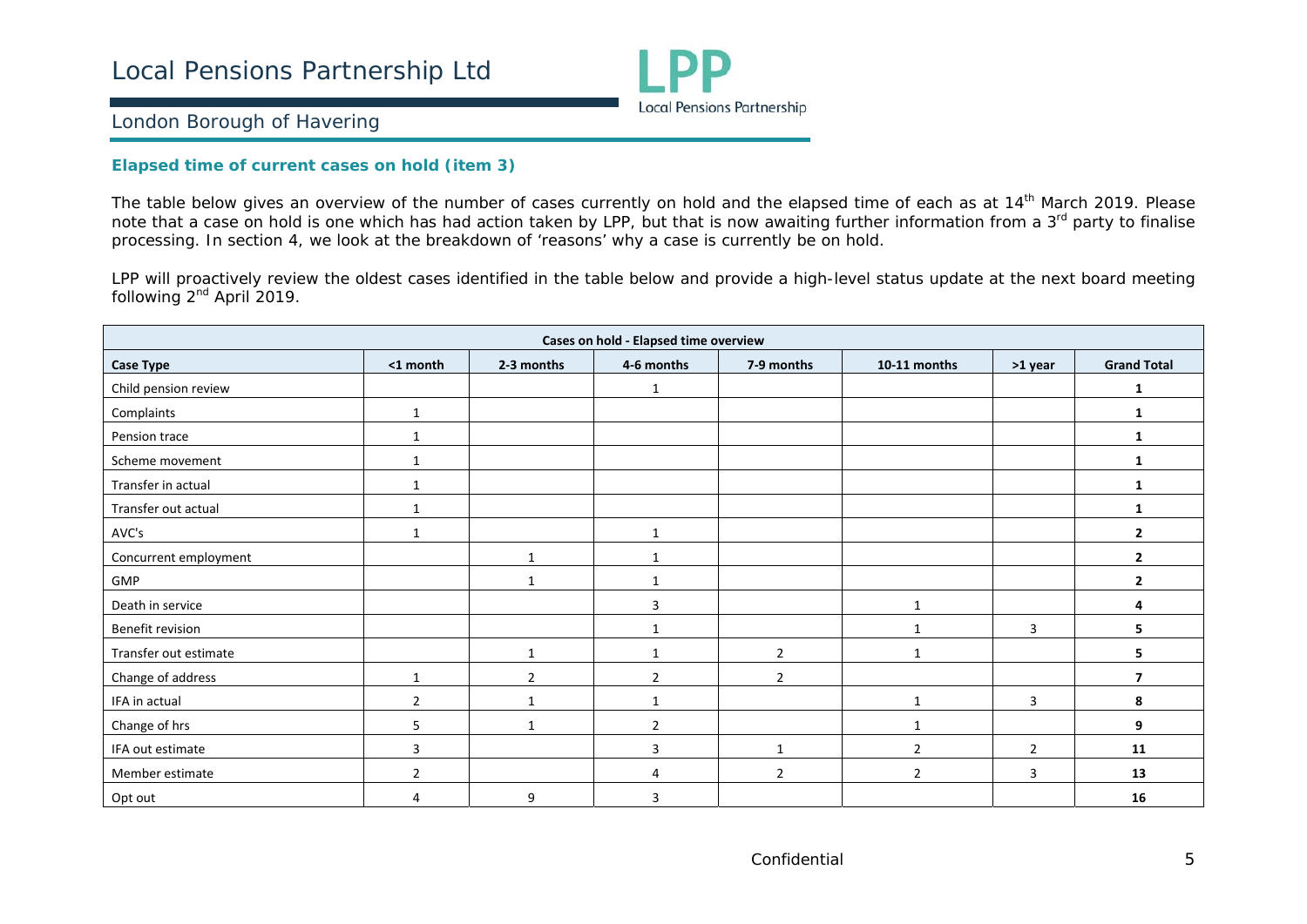

| General correspondence   |     |     | 10  | 4  |     | $\mathfrak z$ | 24  |
|--------------------------|-----|-----|-----|----|-----|---------------|-----|
| Retirement               |     |     | 8   |    |     |               | 26  |
| Deferred into payment    | 17  | 15  | 13  |    |     |               | 49  |
| Refund                   | 19  | 12  | 13  |    |     |               | 49  |
| Admissions               | 10  | 15  | 17  |    | h   |               | 50  |
| Transfer in estimate     | 13  |     | 11  | 4  | 10  | 8             | 53  |
| Death on pension         | 19  | 11  | 13  | 9  | 15  | 15            | 82  |
| IFA in estimate          | h   | Զ   | 17  | 12 | 20  | 51            | 114 |
| Aggregation              |     | 20  | 16  | 8  | 41  | 25            | 119 |
| <b>Deferred Benefits</b> | 41  | 27  | 50  | 21 | 43  | 21            | 203 |
| <b>Grand Total</b>       | 173 | 137 | 192 | 69 | 154 | 134           | 859 |

#### **On hold 'reasons' (item 4)**

The table below provides a high-level overview of the reasons why cases are currently on hold. These cases are where LPP has taken action and in order to progress the case we are awaiting for further information and/or a response from a 3<sup>rd</sup> party as per the breakdown below.

|                          | <b>Awaiting</b><br>address | Awaiting<br>death | Awaiting<br><b>DWP trace</b><br>/ benefit | Awaiting<br>employer | <b>Awaiting</b> | Awaiting<br>former /<br>new | Awaiting    | Awaiting<br>member / | Awaiting    | <b>Awaiting</b> | Awaiting   | Grand        |
|--------------------------|----------------------------|-------------------|-------------------------------------------|----------------------|-----------------|-----------------------------|-------------|----------------------|-------------|-----------------|------------|--------------|
| Case Type                | confirmation               | certificate       | info                                      | / client             | fiche           | scheme                      | <b>HMRC</b> | beneficiary          | overpayment | probate         | solicitors | <b>Total</b> |
| <b>Admissions</b>        |                            |                   |                                           | 50                   |                 |                             |             |                      |             |                 |            | 50           |
| Aggregation              |                            |                   |                                           | 33                   |                 |                             |             | 85                   |             |                 |            | 119          |
| AVC's                    |                            |                   |                                           |                      |                 |                             |             |                      |             |                 |            |              |
| <b>Benefit revision</b>  |                            |                   |                                           |                      |                 |                             |             |                      |             |                 |            |              |
| <b>Change of address</b> |                            |                   |                                           |                      |                 |                             |             |                      |             |                 |            |              |
| Change of hrs            |                            |                   |                                           | 9                    |                 |                             |             |                      |             |                 |            | 9            |
| Child pension review     |                            |                   |                                           |                      |                 |                             |             |                      |             |                 |            |              |